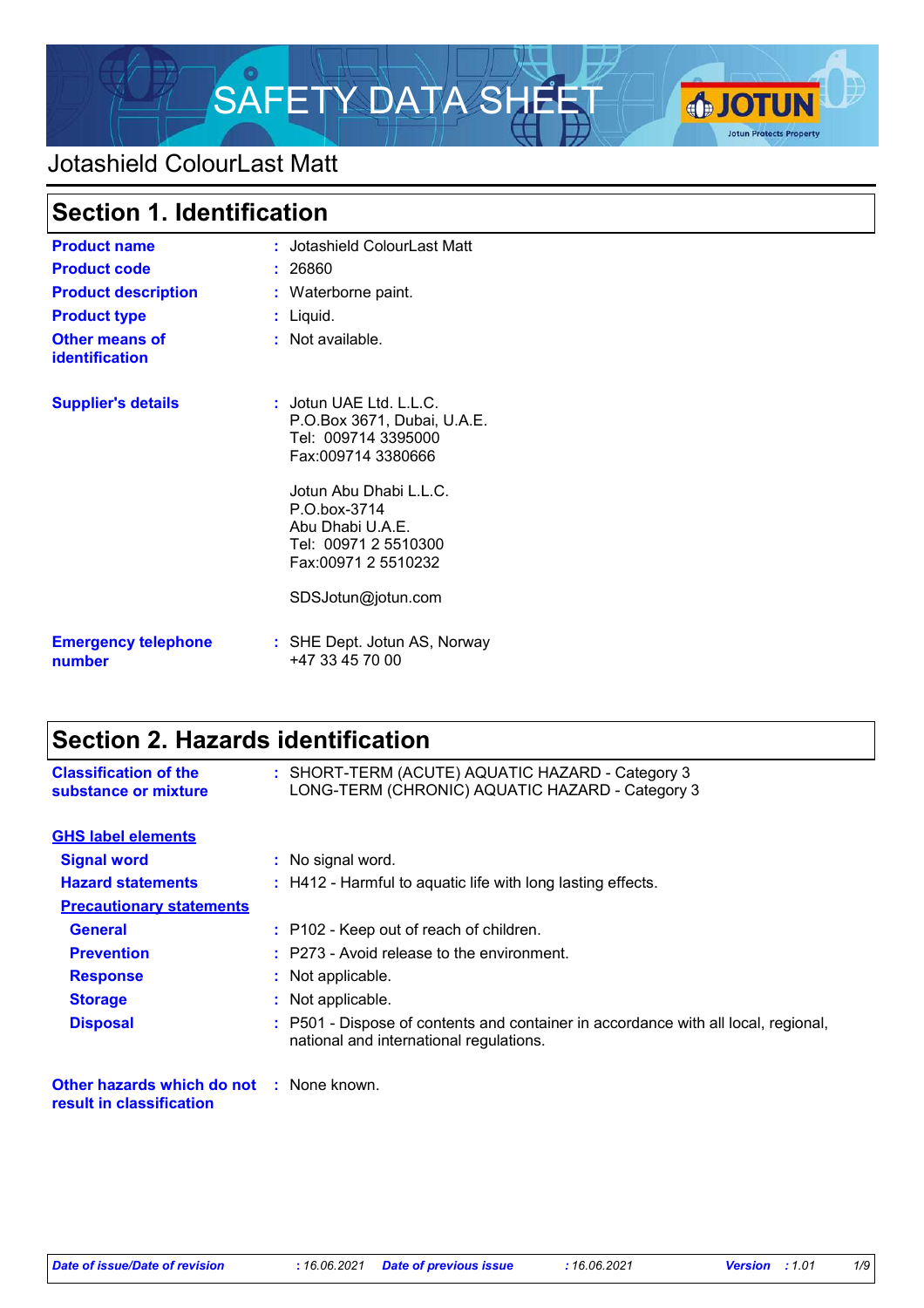# **Section 3. Composition/information on ingredients**

### **Other means of identification Substance/mixture**

**:** Mixture

**:** Not available.

## **CAS number/other identifiers**

| <b>CAS</b> number   | : Not applicable. |
|---------------------|-------------------|
| <b>EC</b> number    | : Mixture.        |
| <b>Product code</b> | : 26860           |

| Ingredient name                               |         | <b>CAS number</b> |
|-----------------------------------------------|---------|-------------------|
| Alcohols, C16-18 and C18-unsatd., ethoxylated | ≤0.3    | 68920-66-1        |
| C(M) T/MIT (3:1)                              | < 0.003 | 55965-84-9        |

**There are no additional ingredients present which, within the current knowledge of the supplier and in the concentrations applicable, are classified as hazardous to health or the environment and hence require reporting in this section.**

**Occupational exposure limits, if available, are listed in Section 8.**

## **Section 4. First aid measures**

| <b>Description of necessary first aid measures</b> |                                                                                                                                                                                                                                                                                                                                                                                                                                                                                                                                                                                                                                                                                                                                                                                                                              |  |
|----------------------------------------------------|------------------------------------------------------------------------------------------------------------------------------------------------------------------------------------------------------------------------------------------------------------------------------------------------------------------------------------------------------------------------------------------------------------------------------------------------------------------------------------------------------------------------------------------------------------------------------------------------------------------------------------------------------------------------------------------------------------------------------------------------------------------------------------------------------------------------------|--|
| <b>Eye contact</b>                                 | : Immediately flush eyes with plenty of water, occasionally lifting the upper and lower<br>eyelids. Check for and remove any contact lenses. Continue to rinse for at least 10<br>minutes. Get medical attention if irritation occurs.                                                                                                                                                                                                                                                                                                                                                                                                                                                                                                                                                                                       |  |
| <b>Inhalation</b>                                  | : Remove victim to fresh air and keep at rest in a position comfortable for breathing.<br>If not breathing, if breathing is irregular or if respiratory arrest occurs, provide<br>artificial respiration or oxygen by trained personnel. It may be dangerous to the<br>person providing aid to give mouth-to-mouth resuscitation. Get medical attention if<br>adverse health effects persist or are severe. If unconscious, place in recovery<br>position and get medical attention immediately. Maintain an open airway. Loosen<br>tight clothing such as a collar, tie, belt or waistband.                                                                                                                                                                                                                                 |  |
| <b>Skin contact</b>                                | : Flush contaminated skin with plenty of water. Remove contaminated clothing and<br>shoes. Get medical attention if symptoms occur. Wash clothing before reuse.<br>Clean shoes thoroughly before reuse.                                                                                                                                                                                                                                                                                                                                                                                                                                                                                                                                                                                                                      |  |
| <b>Ingestion</b>                                   | : Wash out mouth with water. Remove dentures if any. Remove victim to fresh air<br>and keep at rest in a position comfortable for breathing. If material has been<br>swallowed and the exposed person is conscious, give small quantities of water to<br>drink. Stop if the exposed person feels sick as vomiting may be dangerous. Do not<br>induce vomiting unless directed to do so by medical personnel. If vomiting occurs,<br>the head should be kept low so that vomit does not enter the lungs. Get medical<br>attention if adverse health effects persist or are severe. Never give anything by<br>mouth to an unconscious person. If unconscious, place in recovery position and get<br>medical attention immediately. Maintain an open airway. Loosen tight clothing such<br>as a collar, tie, belt or waistband. |  |

#### **Most important symptoms/effects, acute and delayed**

| <b>Potential acute health effects</b> |                                                     |
|---------------------------------------|-----------------------------------------------------|
| <b>Eye contact</b>                    | : No known significant effects or critical hazards. |
| <b>Inhalation</b>                     | : No known significant effects or critical hazards. |
| <b>Skin contact</b>                   | : No known significant effects or critical hazards. |
| <b>Ingestion</b>                      | : No known significant effects or critical hazards. |
| <b>Over-exposure signs/symptoms</b>   |                                                     |
| Eye contact                           | : No specific data.                                 |
| <b>Inhalation</b>                     | $\therefore$ No specific data.                      |
| <b>Skin contact</b>                   | : No specific data.                                 |
| <b>Ingestion</b>                      | : No specific data.                                 |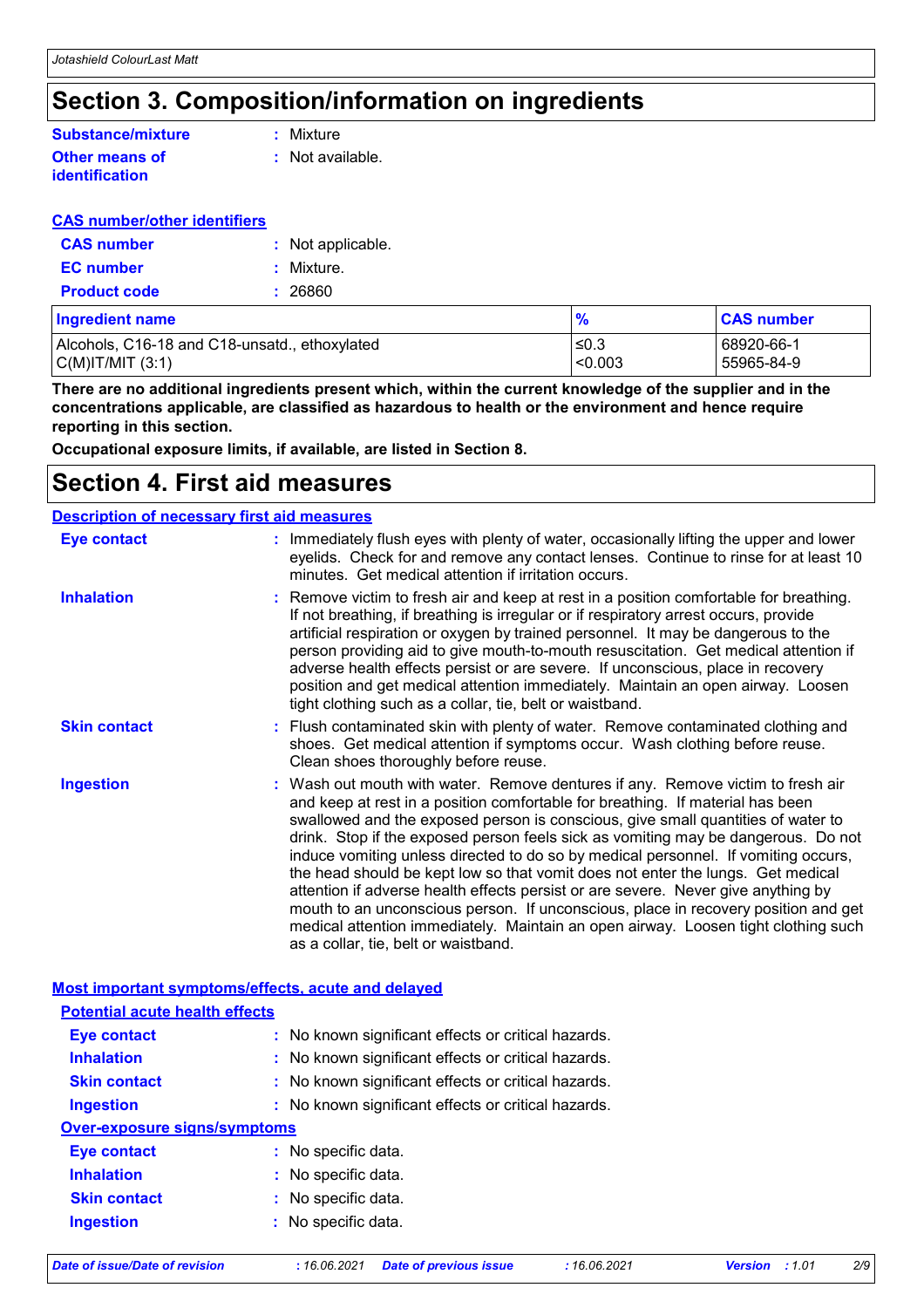# **Section 4. First aid measures**

|                                   | Indication of immediate medical attention and special treatment needed, if necessary                                                                                          |
|-----------------------------------|-------------------------------------------------------------------------------------------------------------------------------------------------------------------------------|
| <b>Notes to physician</b>         | : Treat symptomatically. Contact poison treatment specialist immediately if large<br>quantities have been ingested or inhaled.                                                |
| <b>Specific treatments</b>        | : No specific treatment.                                                                                                                                                      |
| <b>Protection of first-aiders</b> | : No action shall be taken involving any personal risk or without suitable training. It<br>may be dangerous to the person providing aid to give mouth-to-mouth resuscitation. |

**See toxicological information (Section 11)**

## **Section 5. Firefighting measures**

| <b>Extinguishing media</b>                               |                                                                                                                                                                                                                                                                                                      |
|----------------------------------------------------------|------------------------------------------------------------------------------------------------------------------------------------------------------------------------------------------------------------------------------------------------------------------------------------------------------|
| <b>Suitable extinguishing</b><br>media                   | : Use an extinguishing agent suitable for the surrounding fire.                                                                                                                                                                                                                                      |
| <b>Unsuitable extinguishing</b><br>media                 | : None known.                                                                                                                                                                                                                                                                                        |
| <b>Specific hazards arising</b><br>from the chemical     | : In a fire or if heated, a pressure increase will occur and the container may burst.<br>This material is harmful to aquatic life with long lasting effects. Fire water<br>contaminated with this material must be contained and prevented from being<br>discharged to any waterway, sewer or drain. |
| <b>Hazardous thermal</b><br>decomposition products       | : Decomposition products may include the following materials:<br>carbon dioxide<br>carbon monoxide<br>metal oxide/oxides                                                                                                                                                                             |
| <b>Special protective actions</b><br>for fire-fighters   | : Promptly isolate the scene by removing all persons from the vicinity of the incident if<br>there is a fire. No action shall be taken involving any personal risk or without<br>suitable training.                                                                                                  |
| <b>Special protective</b><br>equipment for fire-fighters | : Fire-fighters should wear appropriate protective equipment and self-contained<br>breathing apparatus (SCBA) with a full face-piece operated in positive pressure<br>mode.                                                                                                                          |

## **Section 6. Accidental release measures**

**Personal precautions, protective equipment and emergency procedures**

| For non-emergency<br>personnel                              | : No action shall be taken involving any personal risk or without suitable training.<br>Evacuate surrounding areas. Keep unnecessary and unprotected personnel from<br>entering. Do not touch or walk through spilt material. Avoid breathing vapour or<br>mist. Provide adequate ventilation. Wear appropriate respirator when ventilation is<br>inadequate. Put on appropriate personal protective equipment. |
|-------------------------------------------------------------|-----------------------------------------------------------------------------------------------------------------------------------------------------------------------------------------------------------------------------------------------------------------------------------------------------------------------------------------------------------------------------------------------------------------|
| For emergency responders                                    | : If specialised clothing is required to deal with the spillage, take note of any<br>information in Section 8 on suitable and unsuitable materials. See also the<br>information in "For non-emergency personnel".                                                                                                                                                                                               |
| <b>Environmental precautions</b>                            | : Avoid dispersal of spilt material and runoff and contact with soil, waterways, drains<br>and sewers. Inform the relevant authorities if the product has caused environmental<br>pollution (sewers, waterways, soil or air). Water polluting material. May be harmful<br>to the environment if released in large quantities.                                                                                   |
| <b>Methods and material for containment and cleaning up</b> |                                                                                                                                                                                                                                                                                                                                                                                                                 |

#### Stop leak if without risk. Move containers from spill area. Dilute with water and mop up if water-soluble. Alternatively, or if water-insoluble, absorb with an inert dry material and place in an appropriate waste disposal container. Dispose of via a licensed waste disposal contractor. **Small spill :**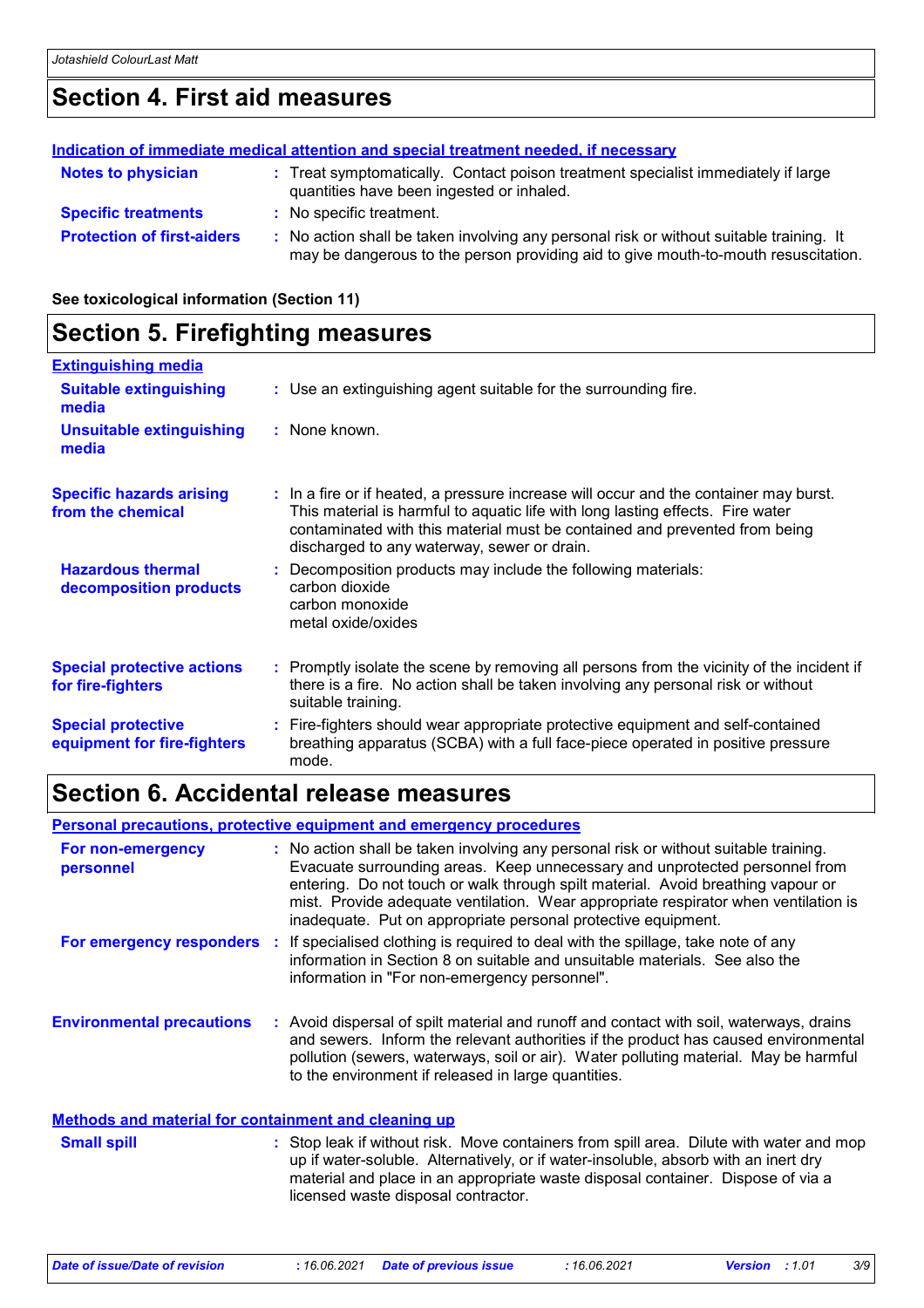# **Section 6. Accidental release measures**

| <b>Large spill</b> | : Stop leak if without risk. Move containers from spill area. Approach the release<br>from upwind. Prevent entry into sewers, water courses, basements or confined<br>areas. Wash spillages into an effluent treatment plant or proceed as follows.  |
|--------------------|------------------------------------------------------------------------------------------------------------------------------------------------------------------------------------------------------------------------------------------------------|
|                    | Contain and collect spillage with non-combustible, absorbent material e.g. sand,<br>earth, vermiculite or diatomaceous earth and place in container for disposal<br>according to local regulations (see Section 13). Dispose of via a licensed waste |
|                    | disposal contractor. Contaminated absorbent material may pose the same hazard<br>as the spilt product. Note: see Section 1 for emergency contact information and<br>Section 13 for waste disposal.                                                   |

# **Section 7. Handling and storage**

| <b>Precautions for safe handling</b>                                             |                                                                                                                                                                                                                                                                                                                                                                                                                                                                                                                                                                                     |
|----------------------------------------------------------------------------------|-------------------------------------------------------------------------------------------------------------------------------------------------------------------------------------------------------------------------------------------------------------------------------------------------------------------------------------------------------------------------------------------------------------------------------------------------------------------------------------------------------------------------------------------------------------------------------------|
| <b>Protective measures</b>                                                       | : Put on appropriate personal protective equipment (see Section 8). Do not ingest.<br>Avoid contact with eyes, skin and clothing. Avoid breathing vapour or mist. Avoid<br>release to the environment. Keep in the original container or an approved<br>alternative made from a compatible material, kept tightly closed when not in use.<br>Empty containers retain product residue and can be hazardous. Do not reuse<br>container.                                                                                                                                               |
| <b>Advice on general</b><br>occupational hygiene                                 | : Eating, drinking and smoking should be prohibited in areas where this material is<br>handled, stored and processed. Workers should wash hands and face before<br>eating, drinking and smoking. Remove contaminated clothing and protective<br>equipment before entering eating areas. See also Section 8 for additional<br>information on hygiene measures.                                                                                                                                                                                                                       |
| <b>Conditions for safe storage,</b><br>including any<br><b>incompatibilities</b> | : Store in accordance with local regulations. Store in original container protected<br>from direct sunlight in a dry, cool and well-ventilated area, away from incompatible<br>materials (see Section 10) and food and drink. Keep container tightly closed and<br>sealed until ready for use. Containers that have been opened must be carefully<br>resealed and kept upright to prevent leakage. Do not store in unlabelled containers.<br>Use appropriate containment to avoid environmental contamination. See Section 10<br>for incompatible materials before handling or use. |

# **Section 8. Exposure controls/personal protection**

| <b>Control parameters</b>                         |                                                                                                                                                                                                                                                                                                                                                                                                   |
|---------------------------------------------------|---------------------------------------------------------------------------------------------------------------------------------------------------------------------------------------------------------------------------------------------------------------------------------------------------------------------------------------------------------------------------------------------------|
| <b>Occupational exposure limits</b>               |                                                                                                                                                                                                                                                                                                                                                                                                   |
| None.                                             |                                                                                                                                                                                                                                                                                                                                                                                                   |
| <b>Appropriate engineering</b><br><b>controls</b> | : Good general ventilation should be sufficient to control worker exposure to airborne<br>contaminants.                                                                                                                                                                                                                                                                                           |
| <b>Environmental exposure</b><br><b>controls</b>  | : Emissions from ventilation or work process equipment should be checked to ensure<br>they comply with the requirements of environmental protection legislation. In some<br>cases, fume scrubbers, filters or engineering modifications to the process<br>equipment will be necessary to reduce emissions to acceptable levels.                                                                   |
| <b>Individual protection measures</b>             |                                                                                                                                                                                                                                                                                                                                                                                                   |
| <b>Hygiene measures</b>                           | : Wash hands, forearms and face thoroughly after handling chemical products, before<br>eating, smoking and using the lavatory and at the end of the working period.<br>Appropriate techniques should be used to remove potentially contaminated clothing.<br>Wash contaminated clothing before reusing. Ensure that eyewash stations and<br>safety showers are close to the workstation location. |
| <b>Eye/face protection</b>                        | : Safety eyewear complying to EN 166 should be used when a risk assessment<br>indicates this is necessary to avoid exposure to liquid splashes, mists, gases or<br>dusts. If contact is possible, the following protection should be worn, unless the<br>assessment indicates a higher degree of protection: safety glasses with side-<br>shields.                                                |
| <b>Skin protection</b>                            |                                                                                                                                                                                                                                                                                                                                                                                                   |
| <b>Hand protection</b>                            |                                                                                                                                                                                                                                                                                                                                                                                                   |
| <b>Date of issue/Date of revision</b>             | : 16.06.2021<br>: 16.06.2021<br>4/9<br><b>Date of previous issue</b><br>Version : 1.01                                                                                                                                                                                                                                                                                                            |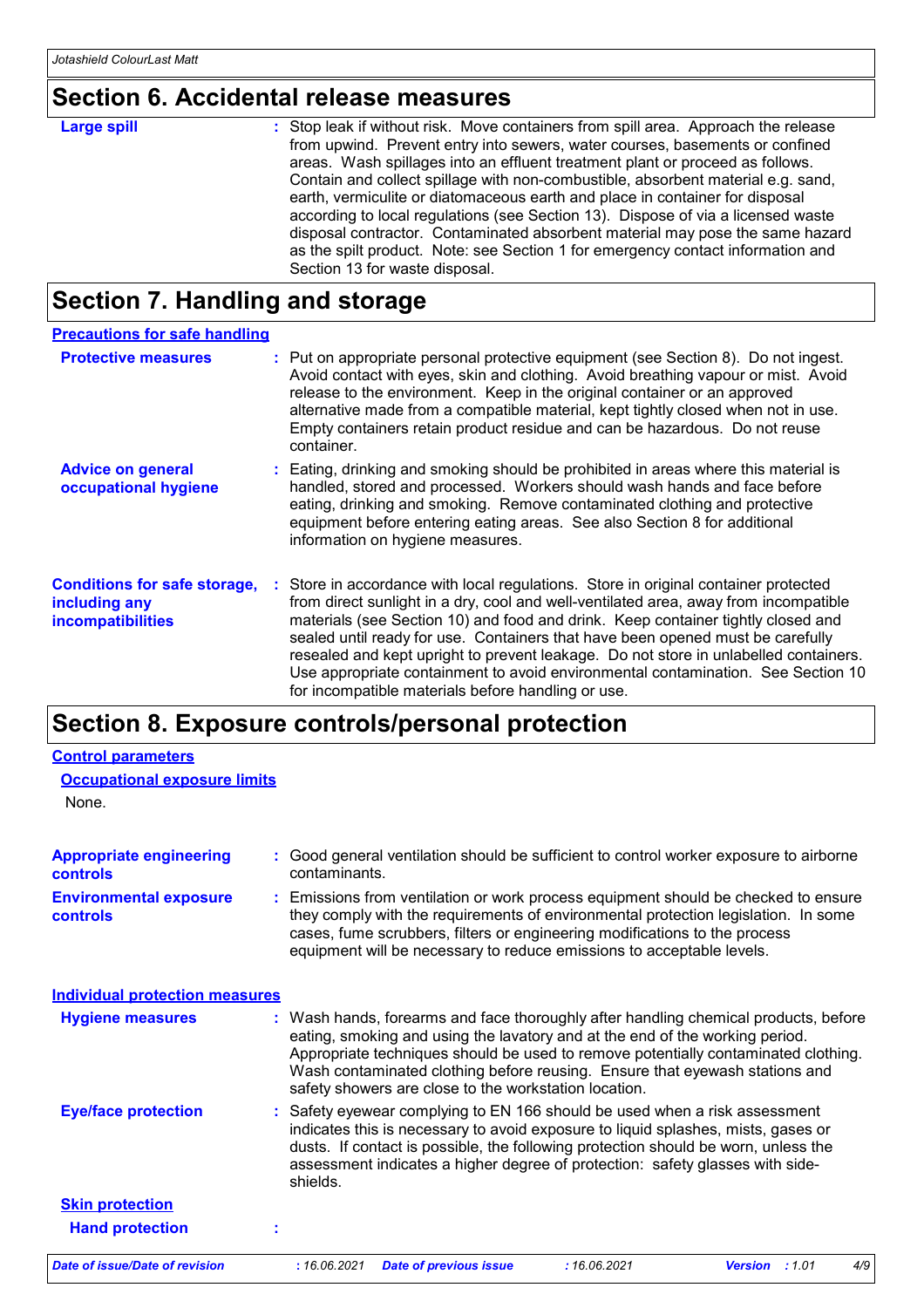# **Section 8. Exposure controls/personal protection**

|                               | There is no one glove material or combination of materials that will give unlimited                                                                                                                                                                |
|-------------------------------|----------------------------------------------------------------------------------------------------------------------------------------------------------------------------------------------------------------------------------------------------|
|                               | resistance to any individual or combination of chemicals.                                                                                                                                                                                          |
|                               | The breakthrough time must be greater than the end use time of the product.                                                                                                                                                                        |
|                               | The instructions and information provided by the glove manufacturer on use,                                                                                                                                                                        |
|                               | storage, maintenance and replacement must be followed.                                                                                                                                                                                             |
|                               | Gloves should be replaced regularly and if there is any sign of damage to the glove<br>material.                                                                                                                                                   |
|                               | Always ensure that gloves are free from defects and that they are stored and used<br>correctly.                                                                                                                                                    |
|                               | The performance or effectiveness of the glove may be reduced by physical/chemical<br>damage and poor maintenance.                                                                                                                                  |
|                               | Barrier creams may help to protect the exposed areas of the skin but should not be<br>applied once exposure has occurred.                                                                                                                          |
|                               | Wear suitable gloves tested to EN374.<br>Recommended, gloves(breakthrough time) > 8 hours: PVC<br>May be used, gloves(breakthrough time) 4 - 8 hours: nitrile rubber, neoprene,<br>polyvinyl alcohol (PVA), 4H                                     |
| <b>Body protection</b>        | Personal protective equipment for the body should be selected based on the task<br>being performed and the risks involved and should be approved by a specialist<br>before handling this product.                                                  |
| <b>Other skin protection</b>  | : Appropriate footwear and any additional skin protection measures should be<br>selected based on the task being performed and the risks involved and should be<br>approved by a specialist before handling this product.                          |
| <b>Respiratory protection</b> | If workers are exposed to concentrations above the exposure limit, they must use a<br>respirator according to EN 140. By spraying : particulate filter (FFP2 / N95). In<br>confined spaces, use compressed-air or fresh-air respiratory equipment. |

# **Section 9. Physical and chemical properties**

| <b>Appearance</b>                                      |                                                                                                                                                         |
|--------------------------------------------------------|---------------------------------------------------------------------------------------------------------------------------------------------------------|
| <b>Physical state</b>                                  | $:$ Liquid.                                                                                                                                             |
| <b>Colour</b>                                          | : Various                                                                                                                                               |
| <b>Odour</b>                                           | : Characteristic.                                                                                                                                       |
| <b>Odour threshold</b>                                 | : Not applicable.                                                                                                                                       |
| рH                                                     | $: 8 \text{ to } 10.5$                                                                                                                                  |
| <b>Melting point</b>                                   | : 0                                                                                                                                                     |
| <b>Boiling point</b>                                   | : Lowest known value: $100^{\circ}$ C (212°F) (water). Weighted average: $106.25^{\circ}$ C (223.3°F)                                                   |
| <b>Flash point</b>                                     | : Not available.                                                                                                                                        |
| <b>Evaporation rate</b>                                | : Highest known value: 0.36 (water) Weighted average: 0.35 compared with butyl<br>acetate                                                               |
| <b>Flammability (solid, gas)</b>                       | : Not applicable.                                                                                                                                       |
| <b>Lower and upper explosive</b><br>(flammable) limits | $: 0.6 - 12.6%$                                                                                                                                         |
| <b>Vapour pressure</b>                                 | : Highest known value: $3.2$ kPa (23.8 mm Hg) (at $20^{\circ}$ C) (water). Weighted average:<br>3.03 kPa (22.73 mm Hg) (at 20°C)                        |
| <b>Vapour density</b>                                  | : Highest known value: $7.5$ (Air = 1) (propanoic acid, 2-methyl-, monoester with<br>2,2,4-trimethyl-1,3-pentanediol). Weighted average: 4.64 (Air = 1) |
| <b>Density</b>                                         | $: 1.26$ to 1.36 g/cm <sup>3</sup>                                                                                                                      |
| <b>Solubility</b>                                      | : Easily soluble in the following materials: cold water and hot water.                                                                                  |
| <b>Partition coefficient: n-</b><br>octanol/water      | : Not available.                                                                                                                                        |
| <b>Auto-ignition temperature</b>                       | : Not applicable.                                                                                                                                       |
| <b>Decomposition temperature</b>                       | : Not available.                                                                                                                                        |
| <b>Viscosity</b>                                       | : Kinematic (40°C): >0.205 cm <sup>2</sup> /s (>20.5 mm <sup>2</sup> /s)                                                                                |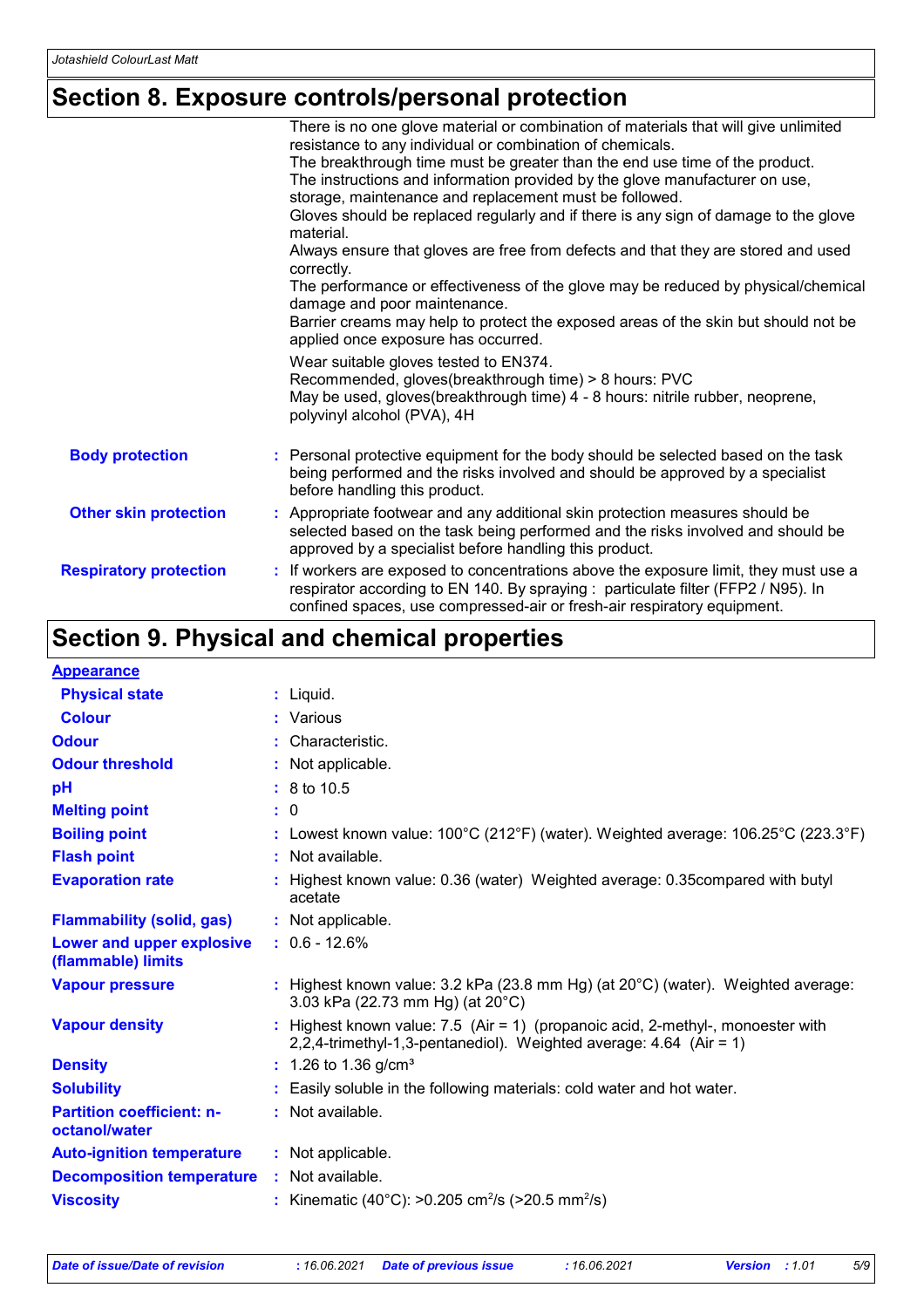# **Section 10. Stability and reactivity**

| : No specific test data related to reactivity available for this product or its ingredients.              |
|-----------------------------------------------------------------------------------------------------------|
| : The product is stable.                                                                                  |
| : Under normal conditions of storage and use, hazardous reactions will not occur.                         |
| : No specific data.                                                                                       |
| : No specific data.                                                                                       |
| : Under normal conditions of storage and use, hazardous decomposition products<br>should not be produced. |
|                                                                                                           |

# **Section 11. Toxicological information**

## **Information on toxicological effects**

| <b>Acute toxicity</b>          |               |                |             |                 |
|--------------------------------|---------------|----------------|-------------|-----------------|
| <b>Product/ingredient name</b> | <b>Result</b> | <b>Species</b> | <b>Dose</b> | <b>Exposure</b> |
| $C(M)$ IT/MIT $(3:1)$          | LD50 Oral     | Rat            | 53 mg/kg    |                 |

## **Irritation/Corrosion**

| <b>Product/ingredient name</b>                   | <b>Result</b>        | <b>Species</b>                              | <b>Score</b> | <b>Exposure</b> | <b>Observation</b> |
|--------------------------------------------------|----------------------|---------------------------------------------|--------------|-----------------|--------------------|
| Alcohols, C16-18 and<br>C18-unsatd., ethoxylated | Skin - Mild irritant | l Mammal -<br><b>Species</b><br>unspecified |              |                 |                    |

## **Sensitisation**

| <b>Product/ingredient name</b> | ∣Route of<br>exposure | <b>Species</b>                  | <b>Result</b> |
|--------------------------------|-----------------------|---------------------------------|---------------|
| $C(M)$ IT/MIT $(3:1)$          | skin                  | Mammal - species<br>unspecified | Sensitising   |

## **Mutagenicity**

Not available.

## **Carcinogenicity**

Not available.

## **Reproductive toxicity**

Not available.

## **Teratogenicity**

Not available.

## **Specific target organ toxicity (single exposure)**

Not available.

## **Specific target organ toxicity (repeated exposure)**

Not available.

## **Aspiration hazard**

Not available.

## **Information on likely routes :** Not available.

**of exposure**

| <b>Potential acute health effects</b> |                                                     |
|---------------------------------------|-----------------------------------------------------|
| <b>Eye contact</b>                    | : No known significant effects or critical hazards. |
| <b>Inhalation</b>                     | : No known significant effects or critical hazards. |
| <b>Skin contact</b>                   | : No known significant effects or critical hazards. |
| <b>Ingestion</b>                      | : No known significant effects or critical hazards. |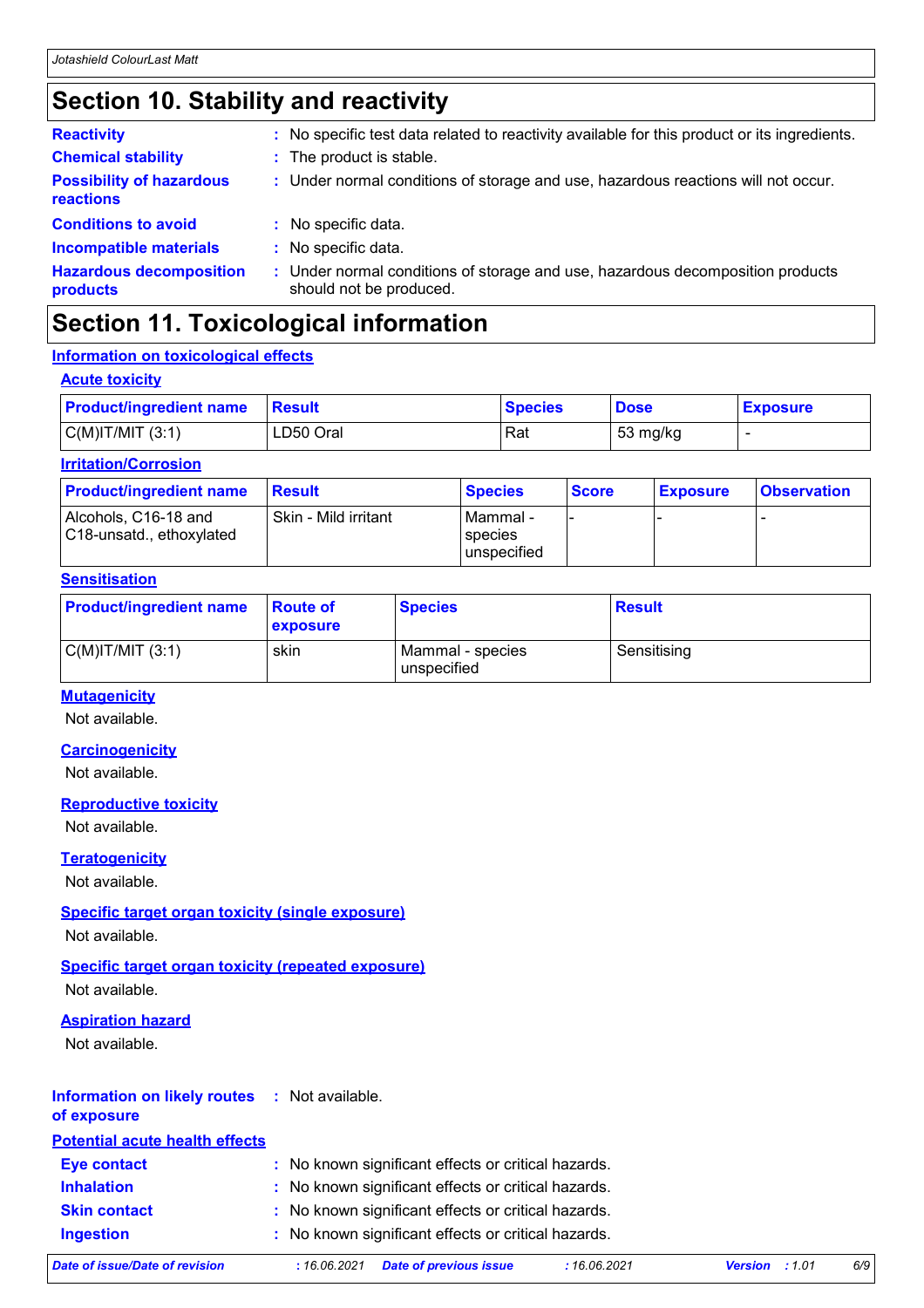# **Section 11. Toxicological information**

|                                                   | <b>Symptoms related to the physical, chemical and toxicological characteristics</b>        |
|---------------------------------------------------|--------------------------------------------------------------------------------------------|
| <b>Eye contact</b>                                | : No specific data.                                                                        |
| <b>Inhalation</b>                                 | No specific data.                                                                          |
| <b>Skin contact</b>                               | No specific data.                                                                          |
| <b>Ingestion</b>                                  | : No specific data.                                                                        |
|                                                   | Delayed and immediate effects as well as chronic effects from short and long-term exposure |
| <b>Short term exposure</b>                        |                                                                                            |
| <b>Potential immediate</b><br>effects             | $:$ Not available.                                                                         |
| <b>Potential delayed effects</b>                  | : Not available.                                                                           |
| <b>Long term exposure</b>                         |                                                                                            |
| <b>Potential immediate</b><br>effects             | : Not available.                                                                           |
| <b>Potential delayed effects : Not available.</b> |                                                                                            |
| <b>Potential chronic health effects</b>           |                                                                                            |
| Not available.                                    |                                                                                            |
| <b>General</b>                                    | : No known significant effects or critical hazards.                                        |
| <b>Carcinogenicity</b>                            | No known significant effects or critical hazards.                                          |
| <b>Mutagenicity</b>                               | No known significant effects or critical hazards.                                          |
| <b>Teratogenicity</b>                             | : No known significant effects or critical hazards.                                        |
| <b>Developmental effects</b>                      | : No known significant effects or critical hazards.                                        |
| <b>Fertility effects</b>                          | : No known significant effects or critical hazards.                                        |

## **Numerical measures of toxicity**

**Acute toxicity estimates**

Not available.

# **Section 12. Ecological information**

## **Toxicity**

| <b>Product/ingredient name</b>                   | <b>Result</b>                                      | <b>Species</b>                                        | <b>Exposure</b>    |
|--------------------------------------------------|----------------------------------------------------|-------------------------------------------------------|--------------------|
| Alcohols, C16-18 and<br>C18-unsatd., ethoxylated | Acute LC50 1.3 mg/l                                | Fish                                                  | 96 hours           |
| $C(M)$ IT/MIT $(3:1)$                            | Acute EC50 0.048 mg/l                              | Algae - Pseudokirchneriella<br>subcapitata            | 72 hours           |
|                                                  | Acute EC50 0.0052 mg/l                             | Algae - Skeletonema costatum                          | 48 hours           |
|                                                  | Acute EC50 0.1 mg/l                                | Daphnia - Daphnia magna                               | 48 hours           |
|                                                  | Acute LC50 0.22 mg/l                               | Fish - Oncorhynchus mykiss                            | 96 hours           |
|                                                  | Acute NOEC 0.00064 mg/l                            | Algae - Skeletonema costatum                          | 48 hours           |
|                                                  | Chronic NOEC 0.0012 mg/l                           | Algae - Pseudokirchneriella<br>subcapitata            | 72 hours           |
|                                                  | Chronic NOEC 0.004 mg/l<br>Chronic NOEC 0.098 mg/l | Daphnia - Daphnia magna<br>Fish - Oncorhynchus mykiss | 21 days<br>28 days |

## **Persistence and degradability**

| <b>Product/ingredient name</b> | <b>Aquatic half-life</b> | <b>Photolysis</b> | Biodegradability |
|--------------------------------|--------------------------|-------------------|------------------|
| $C(M)$ IT/MIT $(3:1)$          |                          |                   | Not readily      |
|                                |                          |                   |                  |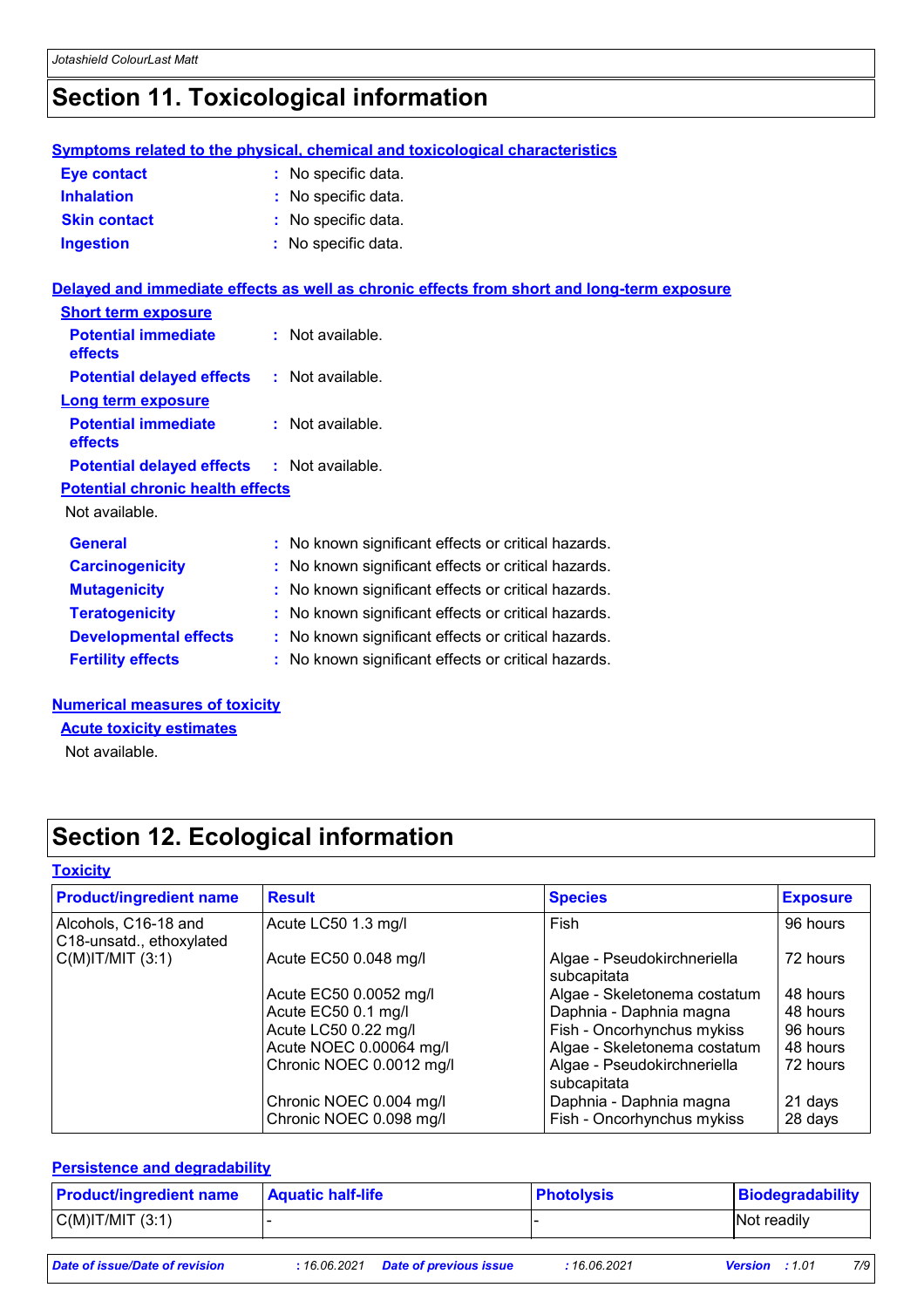# **Section 12. Ecological information**

## **Bioaccumulative potential**

| <b>Product/ingredient name</b>                   | ⊺LoɑP <sub>ow</sub> | <b>BCF</b> | <b>Potential</b> |
|--------------------------------------------------|---------------------|------------|------------------|
| Alcohols, C16-18 and<br>C18-unsatd., ethoxylated | 4.2                 |            | high             |
| $C(M)$ IT/MIT $(3:1)$                            |                     | 3.16       | low              |

## **Mobility in soil**

**Soil/water partition coefficient (KOC) :** Not available.

**Other adverse effects :** No known significant effects or critical hazards.

## **Section 13. Disposal considerations**

The generation of waste should be avoided or minimised wherever possible. Disposal of this product, solutions and any by-products should at all times comply with the requirements of environmental protection and waste disposal legislation and any regional local authority requirements. Dispose of surplus and nonrecyclable products via a licensed waste disposal contractor. Waste should not be disposed of untreated to the sewer unless fully compliant with the requirements of all authorities with jurisdiction. Waste packaging should be recycled. Incineration or landfill should only be considered when recycling is not feasible. This material and its container must be disposed of in a safe way. Care should be taken when handling emptied containers that have not been cleaned or rinsed out. Empty containers or liners may retain some product residues. Avoid dispersal of spilt material and runoff and contact with soil, waterways, drains and sewers. **Disposal methods :**

# **Section 14. Transport information**

|                                      | <b>ADR/RID</b> | <b>IMDG</b>    | <b>IATA</b>    |
|--------------------------------------|----------------|----------------|----------------|
| <b>UN number</b>                     | Not regulated. | Not regulated. | Not regulated. |
| <b>UN proper</b><br>shipping name    | $\blacksquare$ |                |                |
| <b>Transport hazard</b><br>class(es) | $\blacksquare$ | ۰              | -              |
| <b>Packing group</b>                 | $\blacksquare$ | $\blacksquare$ | ۰              |
| <b>Environmental</b><br>hazards      | No.            | No.            | No.            |
| <b>Additional</b><br>information     | ۰              | ۰              | $\blacksquare$ |

**Special precautions for user Transport within user's premises:** always transport in closed containers that are **:** upright and secure. Ensure that persons transporting the product know what to do in the event of an accident or spillage.

**Transport in bulk according :** Not available. **to IMO instruments**